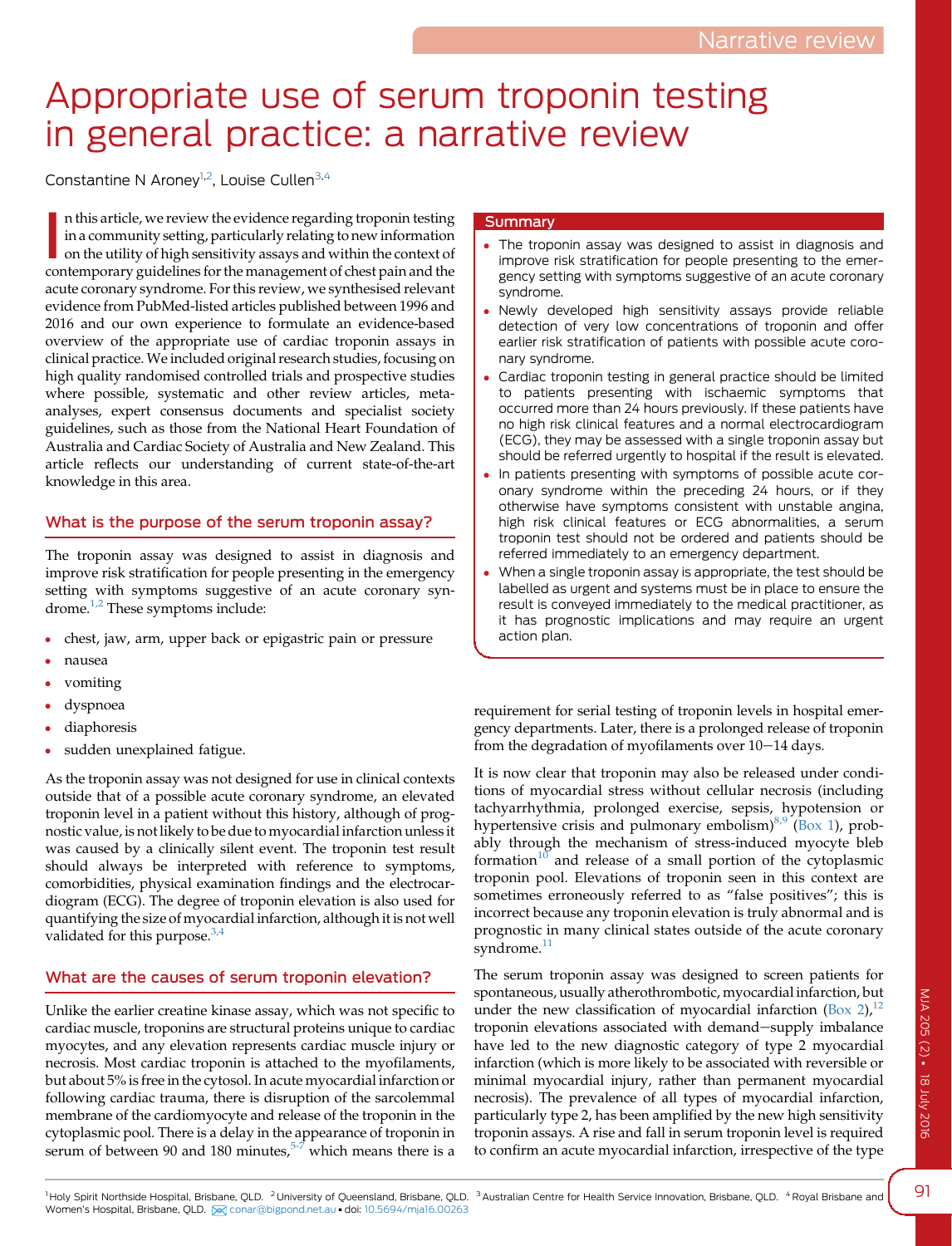#### <span id="page-1-0"></span>1 Causes of serum troponin level elevation

- Acute myocardial infarction (see Box 2)
- Coronary artery spasm (eg, due to cocaine or methamphetamine use)
- Takotsubo cardiomyopathy
- Coronary vasculitis (eg, systemic lupus erythematosus, Kawasaki disease)
- Acute or chronic heart failure
- Tachyarrhythmia or bradyarrhythmia
- Frequent defibrillator shocks
- Cardiac contusion or surgery
- Rhabdomyolysis with cardiac involvement
- Myocarditis or infiltrative diseases (eg, amyloidosis, sarcoidosis, haemochromatosis)
- Cardiac allograft rejection
- Hypertrophic cardiomyopathy
- Cardiotoxic agents (eg, anthracyclines, trastuzumab, carbon monoxide poisoning)
- Aortic dissection or severe aortic valve disease
- Severe hypotension or hypertension (eg, haemorrhagic shock, hypertensive emergency)
- Severe pulmonary embolism, pulmonary hypertension or respiratory failure
- Dialysis-dependent renal failure
- Severe burns affecting > 30% of the body surface
- Severe acute neurological conditions (eg, stroke, cerebral bleeding or trauma)
- **Sepsis**
- Prolonged exercise or extreme exertion (eg, marathon running)  $\blacklozenge$

of troponin assay used. Chronic stable elevations are seen in some conditions (eg, chronic heart failure) where the lack of change over time indicates that an acute process is not present. True instances of false-positive troponin elevation due to calibration errors, heterophile antibodies or interfering substances have been greatly reduced by improved analytical techniques, blocking reagents and the use of antibody fragments.

## What is different about the new high sensitivity troponin assays?

The newly developed high sensitivity assays provide reliable detection of very low concentrations of troponin and therefore offer earlier risk stratification of patients with possible acute coronary syndrome (3 hours after an episode of chest pain).<sup>7</sup> The high sensitivity assays are also presented in different units (ng/L, rather than the previous  $\mu$ g/L), enabling the reporting of whole numbers (eg, 40 ng/L is equivalent to the earlier assay report of  $0.04 \mu g/L$ .

By expert consensus, the assay must have a coefficient of variance of < 10% at the 99th percentile value of a reference population, $^{13}$  $^{13}$  $^{13}$ which is the cut-off used for elevation. The benefit of the improved precision of the new high sensitivity assays is that even small elevations above this cut-off can be considered a true elevation, rather than an artefact of the assay. Examples of cut-off for elevation (> 99th percentile of a reference population) include a high sensitivity troponin T (hsTnT; Roche Elecsys) level of 14 ng/L, and a high sensitivity troponin I (hsTnI; Abbott Architect) level of 26 ng/L (these values may differ between pathology laboratories). It has been suggested that sex-specific cut-off values should be provided, $12$ and, in Australia, laboratories reporting the hsTnI assay often use these differing cut-offs (female, 16 ng/L; male, 26 ng/L).

A study in an Australian hospital found that use of the high sensitivity assays was associated with significantly earlier diagnosis and less time spent in the emergency department, but did not change the revascularisation rate or reduce mortality.<sup>[14](#page-3-0)</sup> A recent meta-analysis demonstrated that about 5% of an asymptomatic community population had an elevated serum

troponin level when tested using a high sensitivity assay, $11$  clearly different to the reference population (screened to exclude comorbidities) that was used to derive the assay cut-off. Even in this asymptomatic cohort, an elevated troponin level had prognostic significance and was associated with a threefold greater risk of adverse cardiac outcomes compared with people with normal troponin levels. This reflects a greater hazard than identified previously for those with elevated cholesterol (risk ratio [RR], 1.9) or diabetes, (RR, 1.7) or even from smoking (RR, 1.68).<sup>1</sup>

As older patients (aged  $\geq 65$  years) have a high prevalence of elevated troponin levels, a higher troponin cut-off has been proposed for this group.[16,17](#page-3-0) More than 50% of patients with heart failure have elevated high sensitivity troponin levels, and the level is correlated with prognosis.[18](#page-3-0) It has also been shown in a large cohort of patients with chronic atrial fibrillation who were taking anticoagulant therapy<sup>[19](#page-3-0)</sup> that troponin elevation was

| 2 The new classification of myocardial infarction $(MI)^{12}$                                              |                         |                                                                                                                                         |
|------------------------------------------------------------------------------------------------------------|-------------------------|-----------------------------------------------------------------------------------------------------------------------------------------|
| Type                                                                                                       | Clinical situation      | Definition                                                                                                                              |
|                                                                                                            | Spontaneous             | MI related to ischaemia from primary coronary event such as plaque rupture, erosion, fissuring or dissection                            |
|                                                                                                            | Demand-supply imbalance | MI related to secondary ischaemia due to myocardial oxygen supply-demand imbalance such as spasm,<br>anaemia, hypotension or arrhythmia |
|                                                                                                            | Sudden death            | Unexpected cardiac death, perhaps suggestive of MI, but occurring before blood samples can be obtained                                  |
| 4а                                                                                                         | <b>PCI</b>              | MI associated with PCI procedure                                                                                                        |
| 4b                                                                                                         | Stent thrombosis        | MI associated with stent thrombosis, as seen on angiography or autopsy                                                                  |
| 5                                                                                                          | CABG                    | MI associated with CABG                                                                                                                 |
| $C\text{ABC}$ = coronary artery bypass grafting. PCI = percutaneous coronary intervention. $\blacklozenge$ |                         |                                                                                                                                         |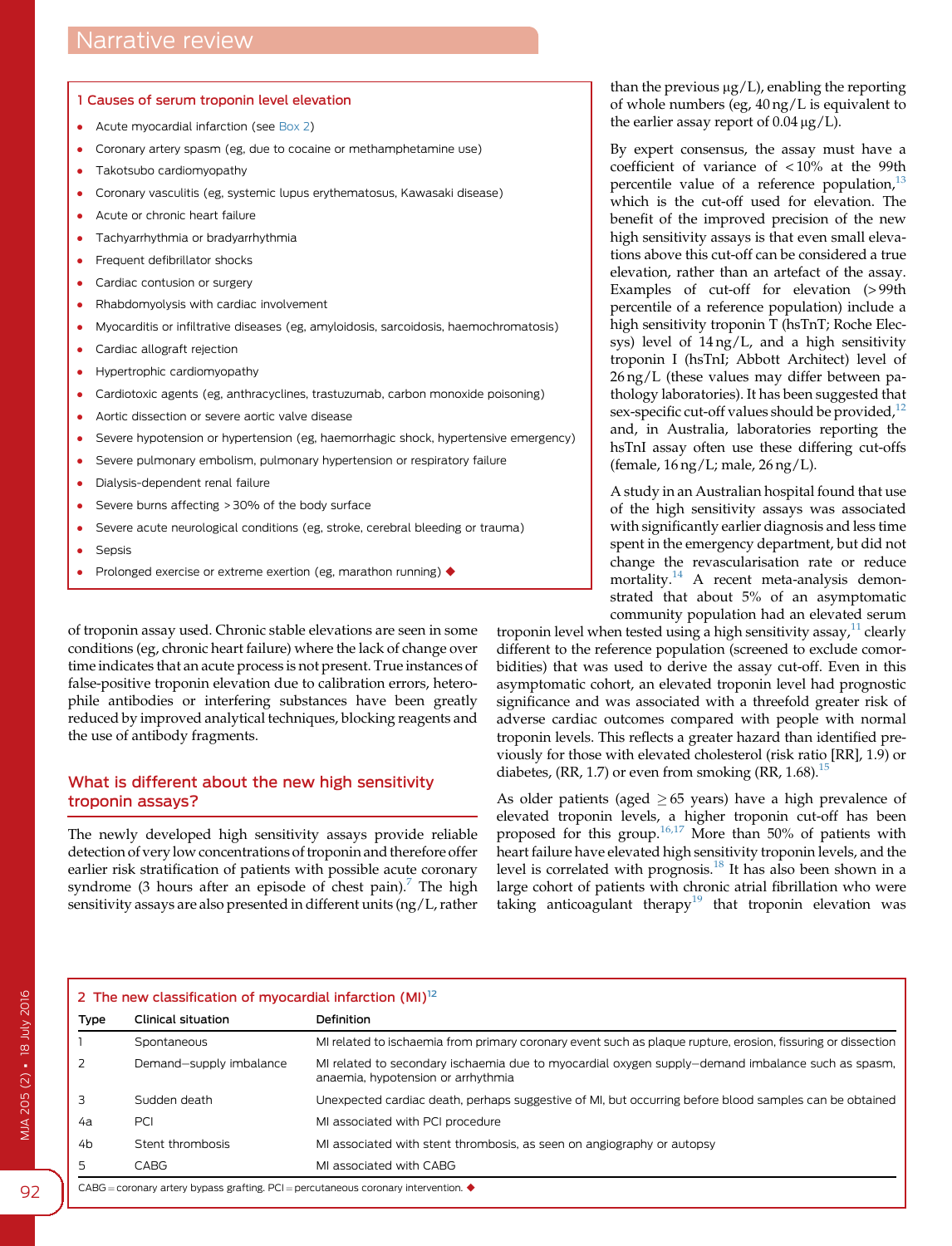independently related to the long term risk of cardiovascular events and cardiac death.

## When should a general practitioner measure serum troponin and what should be done if a high serum troponin level is found?

Patients who present with a history of a possible acute coronary syndrome, but have been symptom-free for between 24 hours and 14 days previously, and who have no high risk features (ongoing or recurrent pain, syncope, heart failure, abnormal ECG) could be assessed with a single serum troponin test. If patients have had ongoing symptoms within the preceding 24 hours, they should be referred immediately to an emergency department for assess-ment.<sup>[20](#page-3-0)</sup> For patients in whom a single troponin test is appropriate, the test should be labelled as urgent and, as the result has prognostic implications and may require an urgent action plan, a system must be in place to ensure medical notification of the result at any hour of the day or night. In this clinical context, even a small elevation in serum troponin level may indicate an acute coronary syndrome during the preceding 2 weeks, warranting urgent cardiac assessment and hospital referral.[20](#page-3-0) However, a negative serum troponin result in the absence of high risk features does not exclude a diagnosis of unstable angina, and urgent cardiac assessment would still be appropriate if the presenting symptoms are severe or repetitive.

## When should a general practitioner not measure serum troponin?

Patients presenting with a possible acute coronary syndrome with symptoms occurring within the preceding 24 hours, or with possible acute coronary syndrome more than 24 hours previously and with high risk features such as heart failure, syncope or an abnormal ECG, require further investigations.<sup>[20](#page-3-0)</sup> These may include urgent angiography, serial troponin testing and further ECGs in a monitored environment where emergency reperfusion treatments are available. These patients should be referred and transported to a hospital emergency department by ambulance, as it is not appropriate to perform serial troponin testing of high risk patients in a community setting.<sup>[20](#page-3-0)</sup> High risk ECG abnormalities include tachyarrhythmia or bradyarrhythmia, any ST deviation, deep T wave inversion or left bundle branch block. Serial troponin testing is required to confirm a diagnosis of myocardial infarction, and these patients may require fibrinolysis or urgent angiography and revascularisation.

Measurement of troponin in asymptomatic people is not currently recommended as the result may be problematic, with multiple possible causes and no clearly effective investigative strategies or therapies, and has to be interpreted with respect to the entire clinical context.

## Case reports of appropriate and inappropriate use of troponin testing

## Patient 1

A 72-year-old woman with type 2 diabetes tells you that she had 2 hours of chest tightness 4 days ago, but has been feeling well since then. Her physical examination is unremarkable, and you think her ECG is normal. You arrange for her to have an urgent serum troponin test, and the result is significantly elevated (hsTnI, 460 ng/L; female reference interval [RI], < 16 ng/L). You call a cardiologist, who arranges her immediate admission to hospital. Echocardiography shows hypokinesis of the anterior wall and apex and a left ventricular ejection fraction of 48%. Angiography shows a severe proximal left anterior descending artery lesion, which is treated with coronary stenting, and minor disease of the other arteries. She is discharged and has a good outcome.

Comment. In this setting, measurement of troponin is reasonable, as her symptoms occurred 4 days previously and she has had no further symptoms and has no high risk features.

#### Patient 2

A 68-year-old man presents to your surgery with a history of severe chest tightness lasting for 2 hours that morning. It has now resolved and he is pain-free 5 hours later. He has no major cardiovascular risk factors and his physical examination and ECG are normal. You do not order any other tests and arrange ambulance transport to a hospital emergency department. Testing at the hospital shows that his hsTnI level is elevated (84 ng/L; male RI, < 26 ng/L), and angiography shows severe left main coronary artery disease. He undergoes coronary revascularisation and has a good outcome.

Comment. This patient has had possible acute ischaemic symptoms within the past 24 hours. Troponin testing in a general practice setting should therefore not be performed, and the actions taken in sending this patient for urgent assessment are appropriate.

## Patient 3

A 62-year-old man with no relevant past medical history presents with a history of several episodes in the past week of dull central chest pain lasting  $5-10$  minutes; the latest episode was 3 days ago. His physical examination and ECG are considered normal. An urgent serum troponin assay is performed and the result is normal (hsTnI, 3 ng/L; male RI, < 26 ng/L). You are worried that his clinical presentation may still be consistent with unstable angina. You contact a cardiologist, who arranges a stress echocardiogram the following day, which is strongly positive. The patient is admitted and is found to have severe three-vessel coronary artery disease. He undergoes revascularisation, with a good outcome.

Comment. This patient presents with symptoms suggestive of unstable angina. In this setting, irrespective of any troponin values, further urgent assessment is required.

## Patient 4

A 52-year-old obese man with controlled hypertension has had multiple episodes in the past 12 months of prolonged retrosternal burning pain. These have often lasted several hours and are particularly worse after meals and when recumbent. He has had no symptoms for the past 4 days. His physical examination and ECG are normal. A serum troponin test result is normal. You arrange a stress echocardiogram, which is normal, and an upper gastrointestinal endoscopy, which shows severe reflux oesophagitis. He commences taking proton pump inhibitors and has good control of his symptoms.

Comment. The symptoms of cardiac ischaemia are often atypical. In the absence of recent symptoms, consideration of a cardiac cause of this patient's presentation is essential and, in the context of this case, a single troponin test is appropriate.

## Patient 5

A 58-year-old formerly well woman presents to you immediately after a 1-hour episode of burning central chest discomfort, which resolved spontaneously. She has experienced minor chest pain